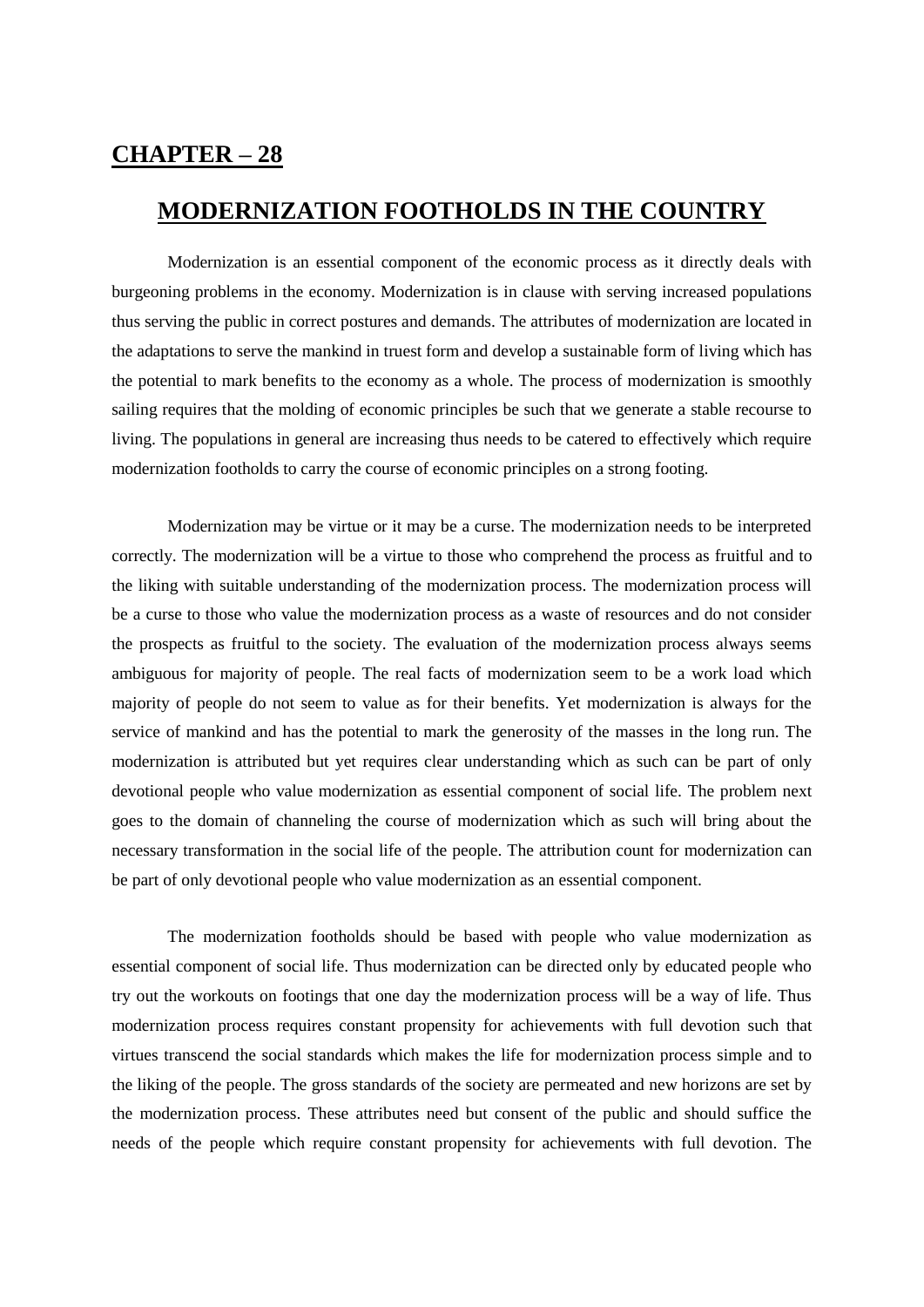process is smoothly sailing needs constant watch over the subjection thus the propelling force should be attributed enough to guide the course of actions.

In the pursuit of achieving economic growth modernization is valued as essential component of life. Modernization process do not yield in direct initiatives but need public consent and necessary workouts to make people realize the potential of modernization process. The existential norms are always in clause with steadiness in developmental policies. The perspectives such as these it needs to be asserted that in the initial phases of development some people will value the process as virtuous while the others will oppose the process thus it is essential that the guiding or propelling force is virtuous enough to guide the course of modernization such that it transcends the social standards. The steadiness in developmental footholds needs to be manipulated in the initial stages to make an entry for the course of actions which gradually should be developed into an attribute for the society and next extended for perpetual workouts in real life. The transformational features are attributed to needs is made to be ensured only by manipulation in the initial stages with real workouts to suffice the cause of the society.

The directional norms of development are always in clause with needs in the people and it is mandatory for the society to keep the economic perspective of livings in sound footholds. The directional norms for establishing a modernization process thus should ensure complete viability to directional norms of development. The establishment should thus be located in virtuous folds such as on the testimonies of accountability to governance footholds and be laid in the hands of educated people who can consider the weights of modernization in real domain. The directional norms of development will always remain the same and all these processes are located in accountability to governance folds. The processes are virtuous requires the consent of the public which as such needs to be accountable to the governance domain. The directional norms of development is a full encyclopedia which ranges in wide gamut's but the initial features of the process should be soothing balm for the developmental policies. The targets for modernization processes should be located in virtuous folds and should be well defined for easy understanding so as to direct proper channelization of the course of actions.

Targets of modernization should be well defined. The process in general should be virtuous and high yielding such that it makes its course into the public domain with minimum perturbation to the developmental establishments. The targets which are well set can be pursued with full tempo and devotion such that the developmental grounds work with full vigor. The targets which are wide ranging and need perturbation to developmental establishments cannot make way in easy terms. The modernization process then should be high yielding and at the same time highly virtuous to make its course in easy terms. The targets which need perturbation to developmental establishments first need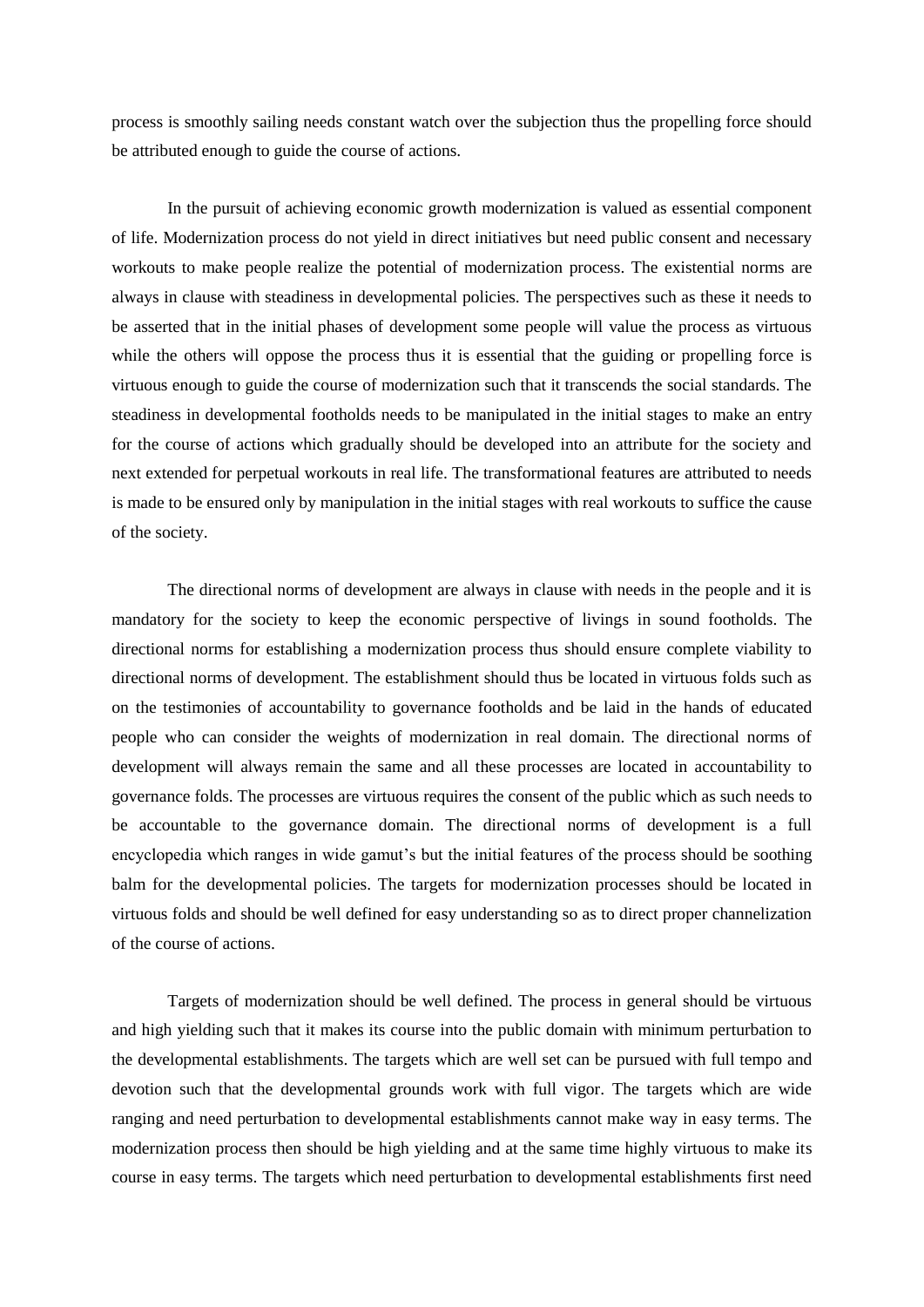consent of the public and next need acceptability in governance domain. The process then requires the potential of exhibiting the charisma of sufficing the needs and maneuvering the needs of the people in easy steps which abide with the working culture of the public. The perturbation to established norms is but incorrect to the industrial processes thus the processes should manifest the needs of the public to the established norms of living.

The perturbation to established norms of the society needs but consent of the public as to the viability of the process to generate a sustainable form of living. The perturbation can be given consent on grounds of economic salvage to the people or else if the process is an essential requirement for carrying out the works of the people. The perturbation to developmental establishments tends to seek virtues which are out of order with prevailing circumstances thus for the success of the economic process the initial attires of the process should provide economic salvage to the people. The perturbation should be true to the aspirations of the public in modernization workouts such that it guarantees a safe pair of hands in a stable and sustainable form of living.

Modernization virtues are a myth or a reality has its background in utilizing the full potential of the modernization process. Thus modernization is acceptable by the norms of understanding in the general public. The places which are scientifically oriented towards societal thinking would accept the modernization drive in easy terms. The places which are lacking in understanding of the modernization process will take their own time until the modernization drive becomes suitable to their living conditions. The utilization of the full potential will see the modernization process in full swing thus will be easily acceptable to the public at large. Refinements of the developmental processes should count the viability of the modernization drive in terms of the quality of the processes. The refinement should thus generate fruits for the public and provide them improved economy salvage. In the path of modernization there would be upheavals, storms and disasters we need but to be complacent enough to be able to guide the process of modernization such that the tempo of achievements never get disturbed by these hardcore problems.

Sustainability in life is the norm for stable form of existence. In a stable form of existence people lead a life which clauses as sufficing all needs of the people. Sustainable life grounds are not harmful to the society in any form. Thus to say if modernization is sought in life then it should satisfy sustainability norms for life. Modernization thus can be achieved only when boundaries of sustainable life are well demarcated. Sustainable life forms have a preset mind adapted to the life in the person. For virtuous ground to be prescribed for the society we need to adjust to circumstances and mend our mindset to the new force of life. Bottom line for success of modernization process is specifically associated with adjusting our mindset to the new force in life. Generations have grown with high aptitude for modernization still modernization remains to be a tough task to deal with. To make the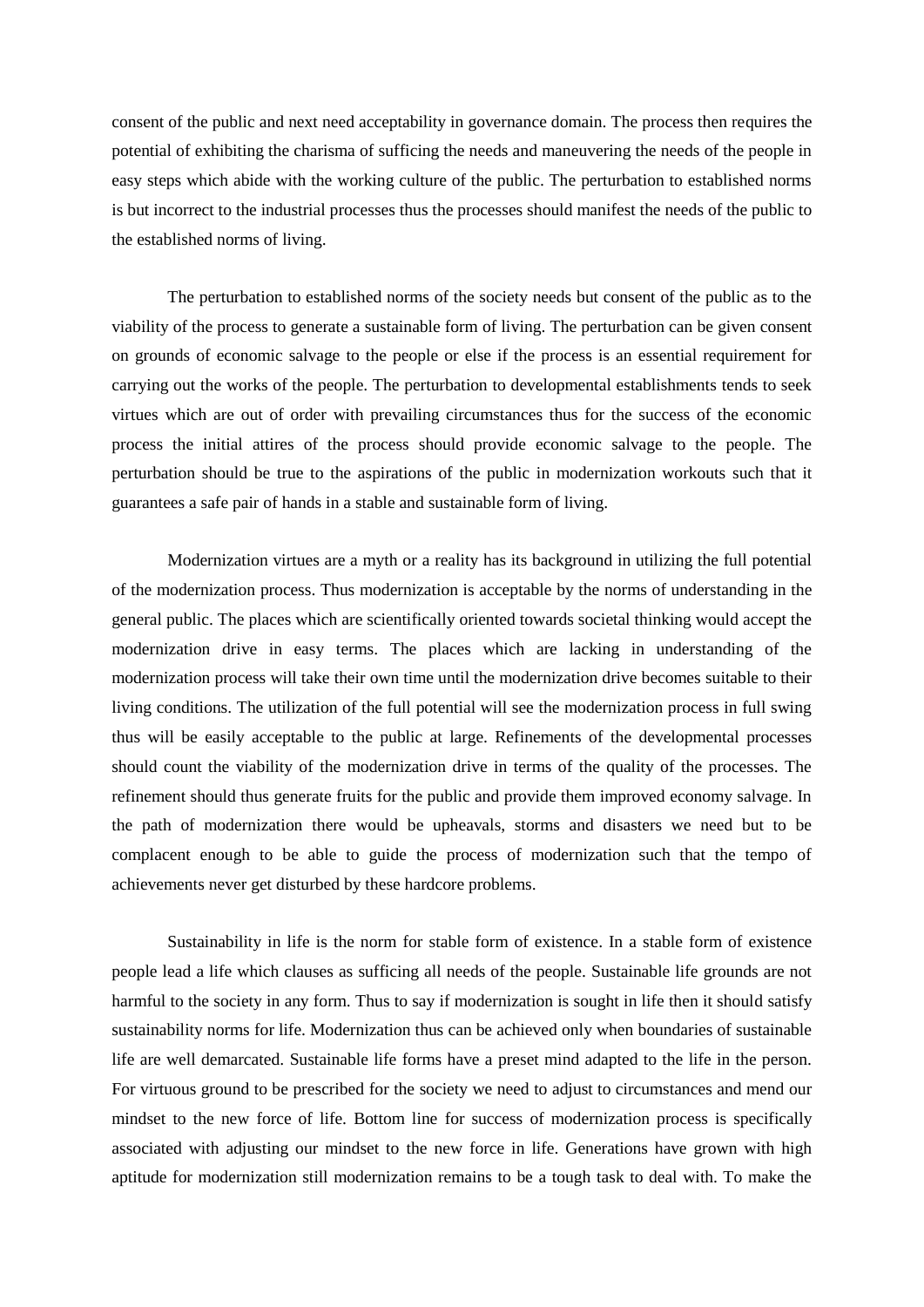process of modernization a bit simpler we need to consider various thresholds for successfulness of modernization in the country.

When modernization is sought as need of the people then it should be given full impetus by all circles of the society. The need is an act of livings and need rules the minds of the people in the vigor of life. Modernization as prescription of need would do well in gathering mass support. When modernization is attributed to need then we feel secure in carrying out the modernization workouts and may be given full support by all circles of the society. Modernization as satisfying the needs would be grand success if people adapt to the need in true rank and file of the product. Modernization as prescription of need should not generate hue and cry in the society. People should adapt to the need in high fervor and vigor of modernization should always bring about awareness in the society about the need it prescribes. Modernization as prescription of need would generate capital from the market in immediate steps and shortage of money would not bother the modernization process.

When modernization is sought for as an item of luxury then it should be sought from the personal purse of the businessman. The successfulness of modernization would then depend on the amount of richness present in the society. Good management principles and ground floor management would lead to success of the modernization process. Generation of capital thereof can be used for developmental purposes. Modernization as luxury provision should not be government funded neither it should be funded by private institutions. By following on these principles luxury item would not generate inflationary pressures on the economy. Funding of modernization for luxury item will generally result in high price for the product which will induce inflationary pressures in the economy.

When modernization is sought to improve upon services to the people then it should be sought from the personal purse of the businessman. Modernization for improving services to the people should be carried out only when a platform has reached where the flow of capital to improve upon the services is guaranteed continuously. Services improvement would generate vigor in the economy and produce optimum output from the modernization process. Services improvement would ensure continuous flow of capital in future and generate a vast process of modernization. Vast modernization process can be achieved only when services cater to the needs of the people. A long prong strategy for modernization would be to initiate modernization process amidst people then improve upon services to cater to the needs of the people thus generate a vast stable process of modernization.

Modernization should always be sought from the personal purse of the businessman. Following on these principles it would be possible to satisfy various parameters of the developmental model. Developmental model requires certain semblance of unity and trust in the public to carry out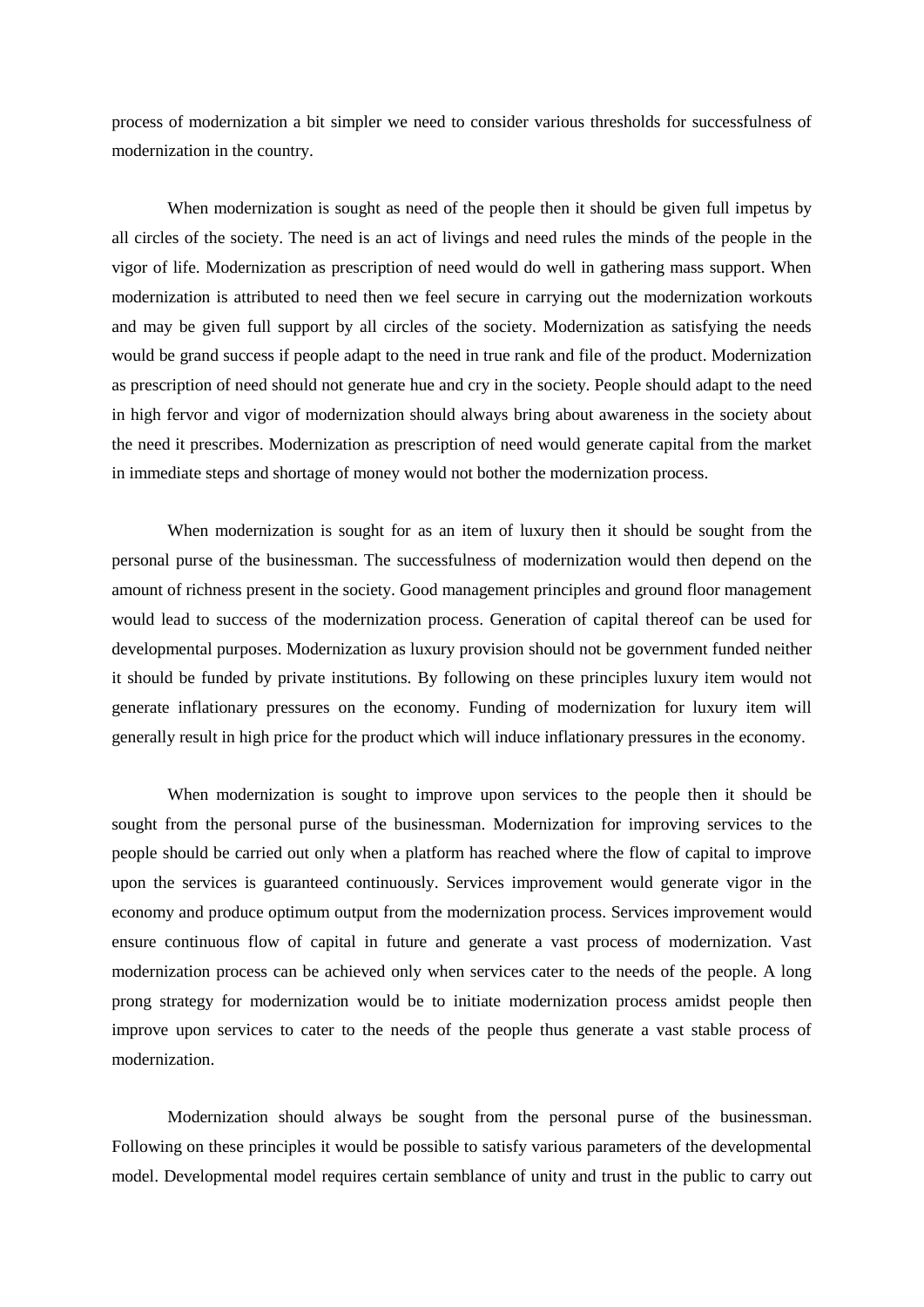the process of modernization in full vigor. Developmental footholds require that there is no undue pressure on the resources of the person. To seek no pressures on the resources we need to dedicate to certain principles in life. Wise principles would direct the mankind to seek salvation under proper tent hood. Judicious approach to development is grounded only in seeking virtuous folds within the amount of resources at hand.

Successfulness of modernization would always depend on various working rules which are administering the country. The political administration should channel quality thrust in various channels of administration. The political administration should channel equality scenario in social systems to a large extent. Among various working rules will be proper collection of taxes, presence of equality in social systems, authorizing human rights etc.

The modern precepts of development are highly oriented in technological makeup and it is essential to manifest the modern channelization of development by locating virtuous folds in suitability thus adaptability to personal folds. The suitability should be guided by ability to comprehend technology and adaptability should be guided by monetary power to maintain recourse to technological item. The perspective of modern thinking thus should be located in manifesting development by comprehending the complex nature of technology. The essential requirement of development thus becomes that education be taken on high agenda such that virtues of complex nature are easily comprehending and thus gives propelling force to technological development. The modern icon of societal thinking thus should be education and value culture should be located in comprehending the modern icons of development. The concept of humanity thus should be associated as ability to comprehend technology for the welfare of mankind. The human values should be associated by making technology suitable for oneself and next contributing to national exchequer by way of service through technical terminology.

Perception of social culture about modern concepts of development is that it is not easily comprehendible because of the complex nature of the technological base of development. The very base of development is doubtful about the nature of technological base if it good for us or not. The technological base of development is suitable only when we are able to comprehend the technological base of development for the country. The perpetual effect to development is to be located by making technological outfits a way of life. The perception of social culture should transcend the old traditions and make way for new thinking by guiding the conscience of the mankind to make realize the people the potential of technology to serve the mankind.

The cultural traditions of the past are well adapted to serve the needs of the people. But technology only makes the channelization of past traditions being carried forward on a fast pace and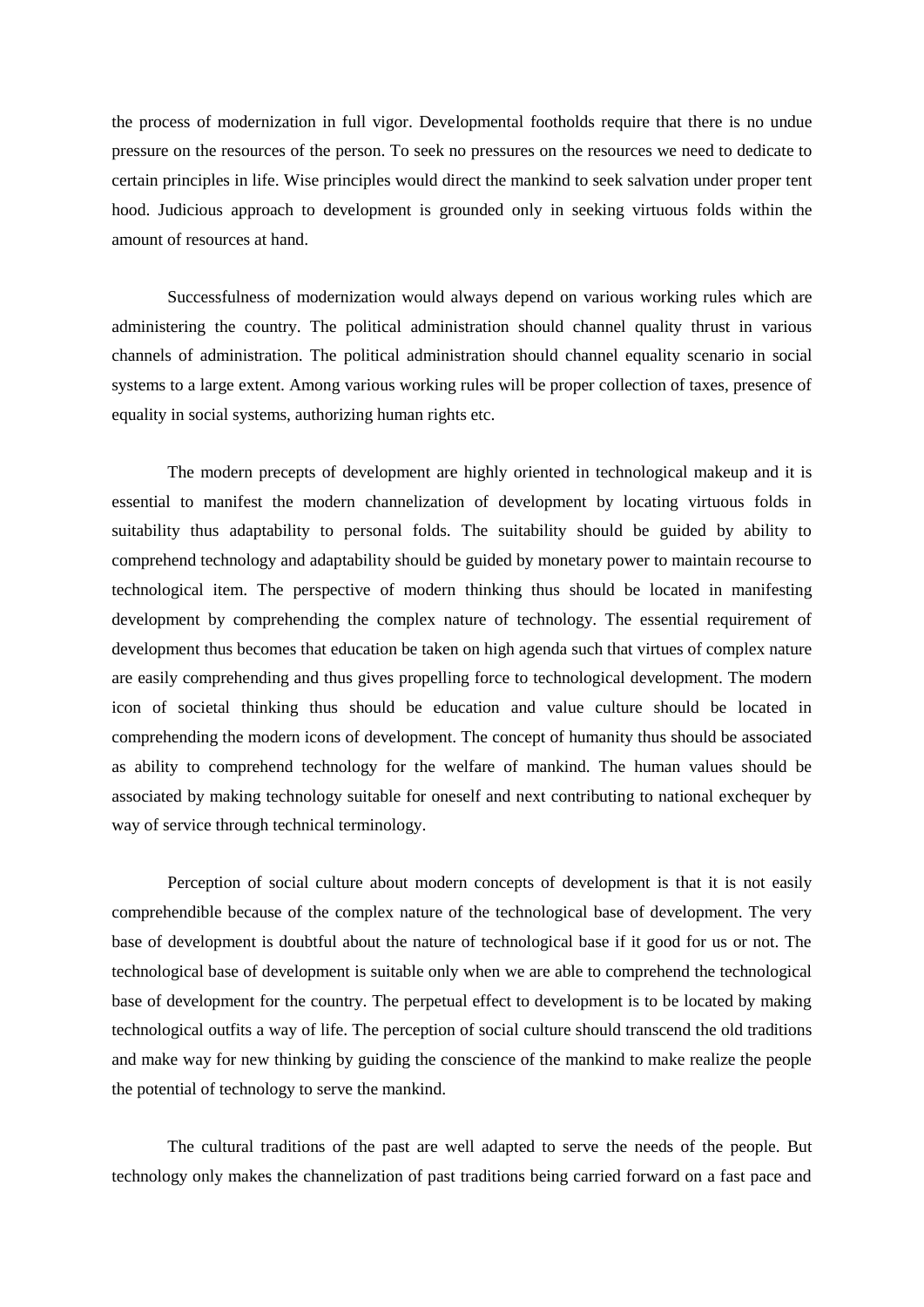scale. The accuracy of modern technology is also well suited to make way for modern precepts of development by technological outfits. The past traditions can now be granted the range of entire populations by way of technology which in the past were located only to the privilege class of people. The limitations of social values in the background of technological innovations thus should be explored to the maximum and the service to mankind should be kept high on the agenda. The new societal thinking thus should pave way for technological outfits which make the grounds of development more sound and of decent attires.

The channelization of development is such that there are people who are following technology for their welfare and there are people who stick to old traditions. A clause is to be made for technology to be suitable to the aspirations of masses and should be wide ranging to come true on the aspirations of the public. The technological workouts should thus be made more elaborate and extending such that people can avail the benefits of technology in easy terms thus to their monetary liking. The fuzziness about developmental shortcoming can only be removed by making the technological course more elaborate and extending. When a range of masses is covered under the clout of technology then the masses in general can avail the benefits of technology in easy terms and at the same time will suit the requirements of monetary power.

The ability to comprehend the technology in right measures thus make a successful venture out of the technological outfit is a time consuming process. The technological outfit will serve the needs of the people in correct measures when it is utilized to the full potential. The places which scientifically adapt to societal thinking will be benefitted more from technological development while places which lag in adoring technology will lead to non uniform developmental base for the country. The bifurcation between big cities and small cities is located in orientation of societal thinking towards problems of the society. The technology serves as an icon to serve the mankind which should be adopted by the people for their welfare but inability to comprehend the technological base is the main reason for small cities to lag behind. The social bounding can be transcended in terms of technological uprisings only by making technology more suitable to circumstances and leading the welfare of the people by suitability of technology.

The social bounding can be broken to make terms for technological uprisings if we make a suitable case for technology by locating employment opportunities on a wide scale and in a wide range of regions. The employment opportunities will auger good support from all regions which as such will lead the technological front to wide regions and places thus help the cause of technology on a strong footing.